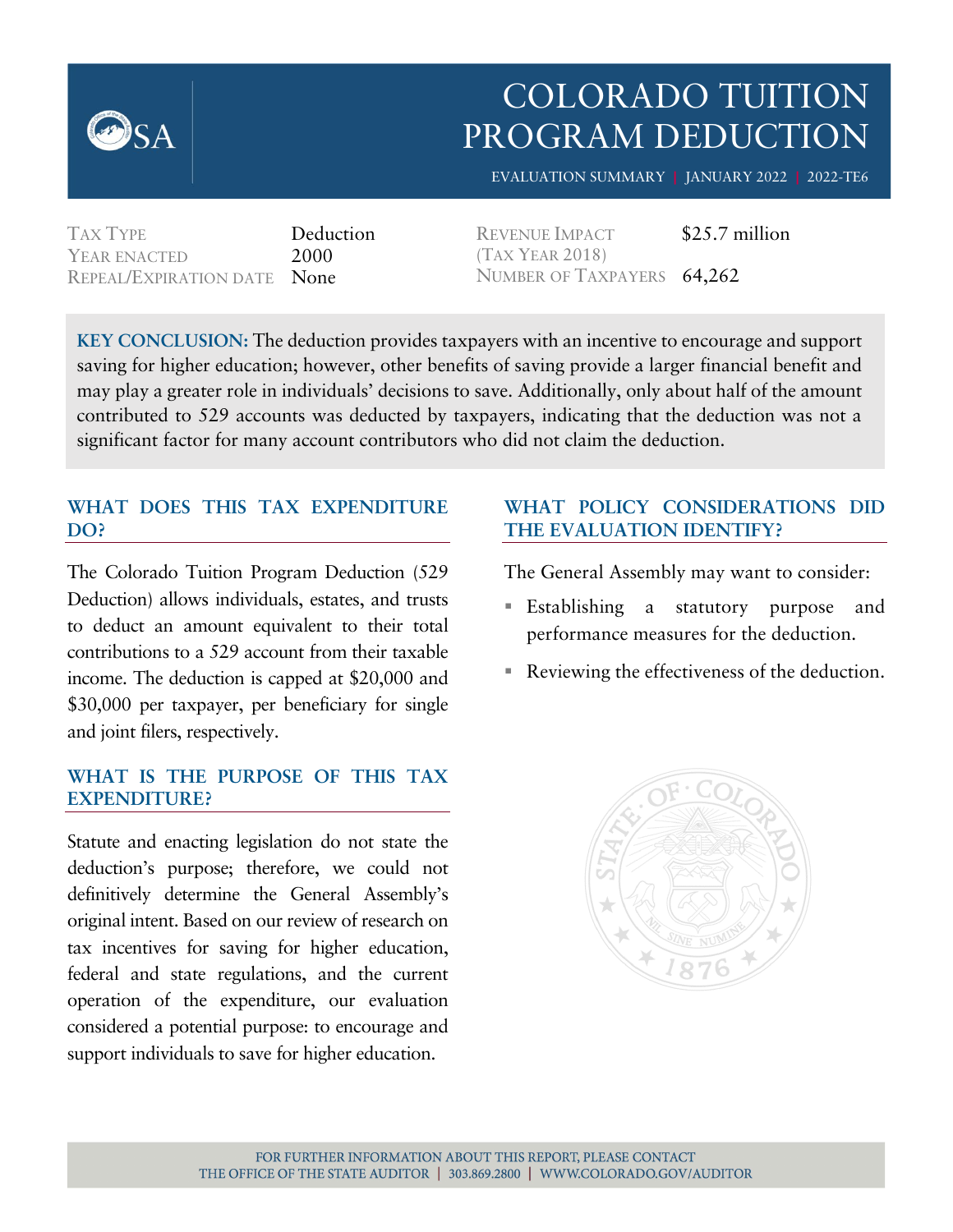# COLORADO TUITION PROGRAM DEDUCTION EVALUATION RESULTS

#### WHAT IS THE TAX EXPENDITURE?

Section 529 of the Internal Revenue Code allows states, state agencies, and education institutions to sponsor qualified tuition program savings accounts (529 accounts) that assist individuals in saving funds for higher education expenses. In Colorado, 529 accounts are administered by CollegeInvest, a state enterprise within the Department of Higher Education. 529 accounts are often used by parents to save money for their childrens' higher education expenses; however, an individual can establish a 529 to benefit anyone, including themselves, and any individual, not just the account holder, can make contributions to a 529 account. Interest earned on contributions to 529 accounts is exempt from federal taxable income as long as any funds distributed from the account are used for qualified education expenses, such as tuition, fees, books, supplies, equipment, and room and board at a qualified educational institution. Because Colorado uses federal taxable income as the starting point for determining Colorado taxable income, interest earned on 529 accounts is effectively exempt for state tax purposes as well.

The Colorado Tuition Program Deduction (529 Deduction) [Section 39-  $22-104(4)(i)(II)$ , C.R.S.] allows individuals, estates, and trusts who make contributions to beneficiaries' 529 accounts to deduct from their Colorado taxable income an amount equal to the total contributions made. Beginning in Tax Year 2022, the deduction is capped at \$20,000 annually per taxpayer, per beneficiary for single filers and \$30,000 per taxpayer, per beneficiary for joint filers. For example, a single filer with two children could deduct \$20,000 per child's account, resulting in a total of \$40,000 in a given tax year. The cap is also adjusted annually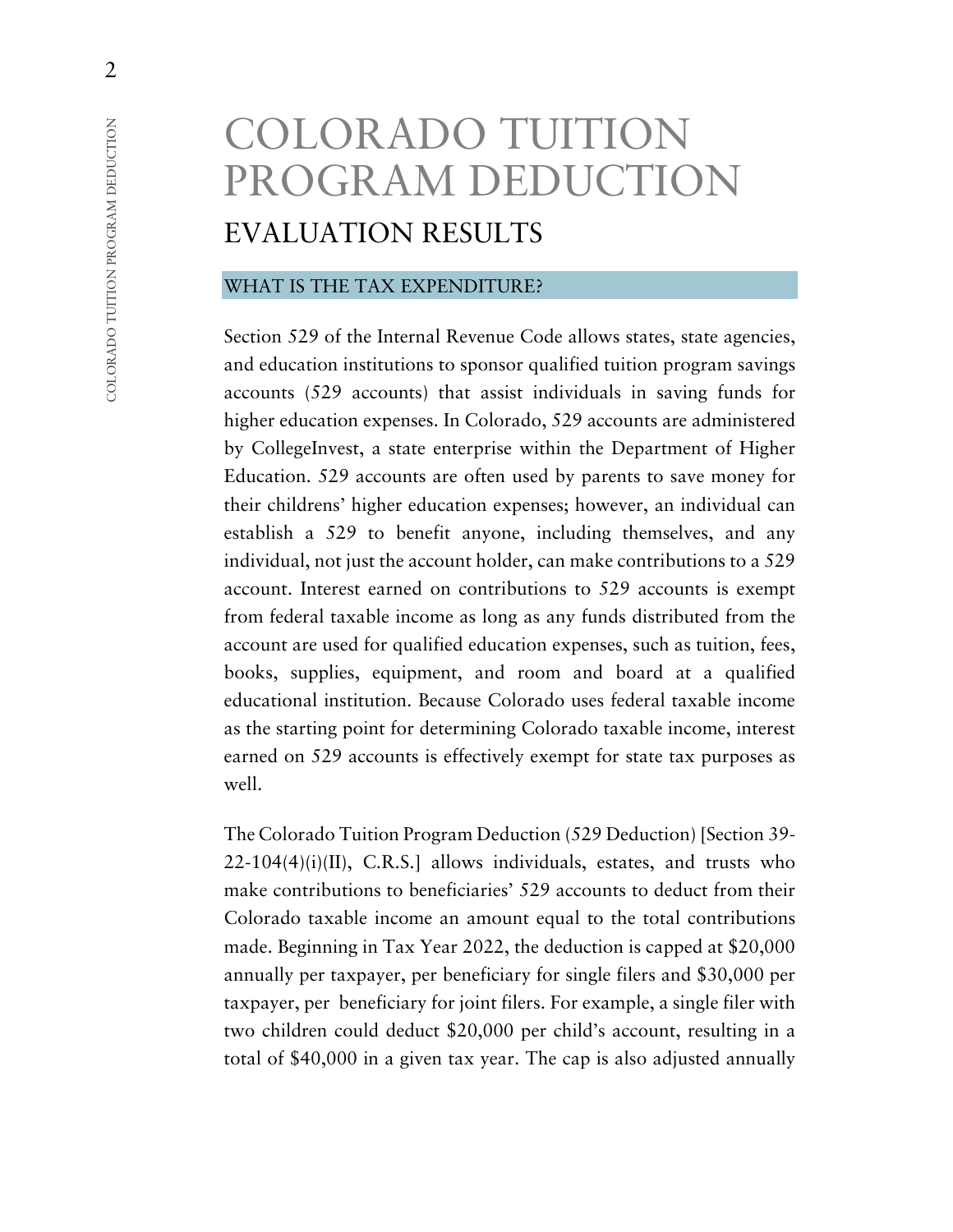for an amount equivalent to the increase in tuition, room, and board at state institutions of higher education.

The 529 Deduction was created in Calendar Year 2000 by House Bill 00-1274 and was first available to taxpayers beginning in Tax Year 2001. House Bill 21-1311, which was passed during the 2021 Legislative Session, amended the 529 Deduction to establish the annual deduction cap.

To claim the deduction, taxpayers must create a 529 account through CollegeInvest, which is responsible for tracking taxpayers' contributions to 529 accounts and reporting contribution amounts to the Department of Revenue (Department) [Section 39-22-104(i)(V), C.R.S.]. Taxpayers report their contribution amounts on Line 8 and calculate their total subtractions on Line 20 of their 2020 Subtractions from Income Schedule (Form DR 0104AD). Taxpayers then report and deduct the sum of their total subtractions on Line 8 of their 2020 Colorado Individual Income Tax Return (Form DR 0104). The deduction is applied to taxpayers' taxable income and is not refundable, so taxpayers can only use it to the extent that they have taxable income. If the available deduction exceeds a taxpayers' taxable income, taxpayers cannot carry the excess amount forward to future tax years.

# WHO ARE THE INTENDED BENEFICIARIES OF THE TAX EXPENDITURE?

Statute does not state the intended beneficiaries of the 529 Deduction. Based on the operation of the deduction, we inferred that the intended beneficiaries are taxpayers who make eligible contributions to 529 accounts and individuals whose educational expenses are paid through 529 accounts. The deduction benefits contributors by reducing their taxable income by the amount contributed, up to the cap. Account beneficiaries may also benefit to the extent that the deduction encourages individuals to contribute funds towards their educational expenses. As of Fiscal Year 2021, there were 384,160 accounts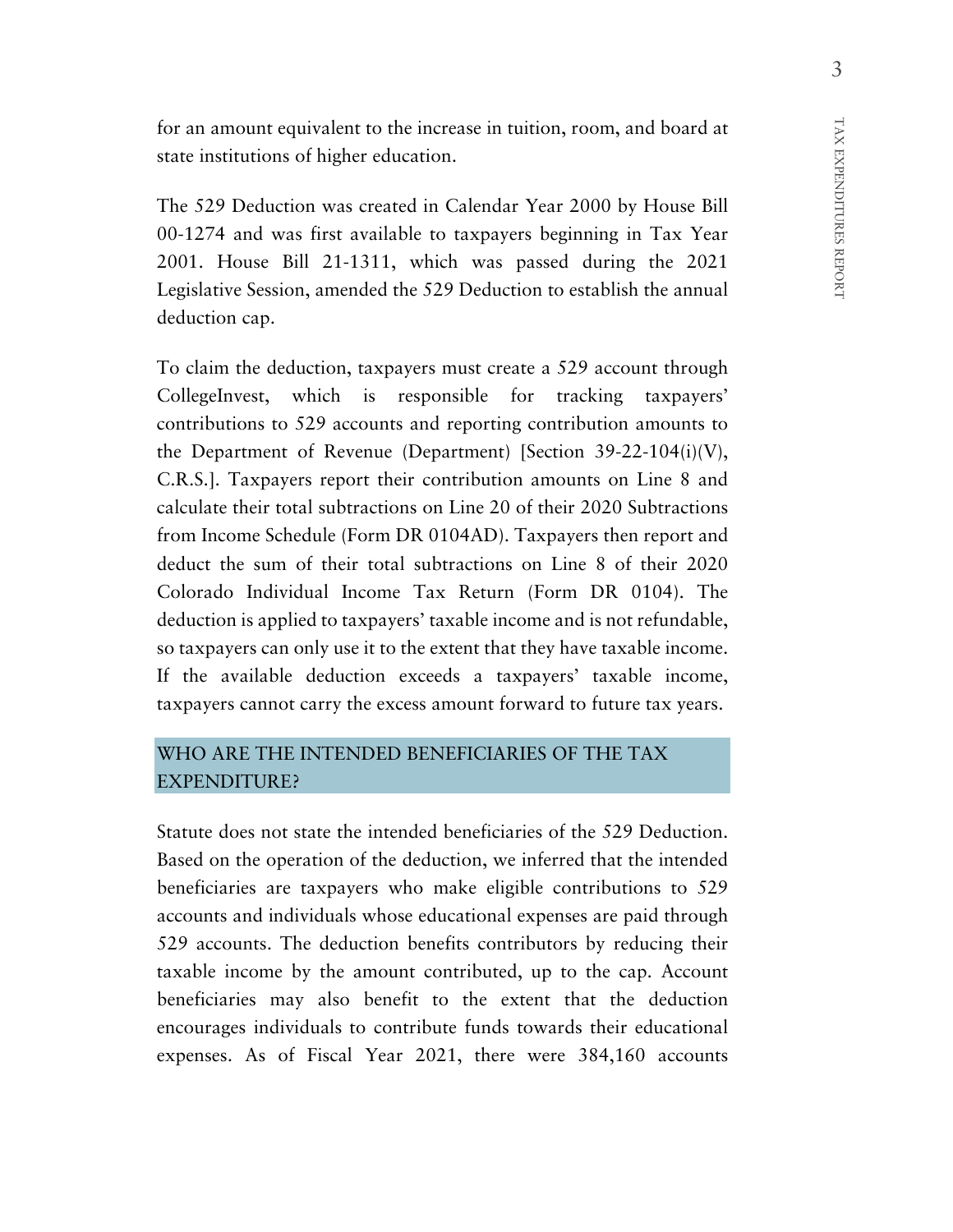established through CollegeInvest's 529 program and about \$1.2 billion in annual contributions were made to these accounts.

#### WHAT IS THE PURPOSE OF THE TAX EXPENDITURE?

Statute and the enacting legislation for the 529 Deduction do not explicitly state its purpose; therefore, we could not definitively determine the General Assembly's original intent. Based on the operation of the deduction; conversations with stakeholders and our review of literature on tax incentives for saving for higher education; and IRS and Department regulations; we considered a potential purpose: to encourage and support individuals to save for higher education.

# IS THE TAX EXPENDITURE MEETING ITS PURPOSE AND WHAT PERFORMANCE MEASURES WERE USED TO MAKE THIS DETERMINATION?

We could not definitively determine whether the 529 Deduction is meeting its purpose because no purpose is provided for it in statute or its enacting legislation. However, we found that it is likely meeting the purpose we considered in order to conduct this evaluation to a limited extent. Specifically, the deduction provides some financial support to individuals saving for higher education expenses and helps CollegeInvest market 529 accounts, but other financial benefits of saving are larger and may be more influential to individuals considering whether to save for higher education expenses. Further, we found that most individuals who contribute to CollegeInvest 529 accounts do not claim the deduction, indicating that the deduction may not be important to many individuals who contribute to 529 accounts.

Statute does not provide quantifiable performance measures for this tax expenditure. Therefore, we created and applied the following performance measure to determine the extent to which the deduction is meeting its potential purpose:

4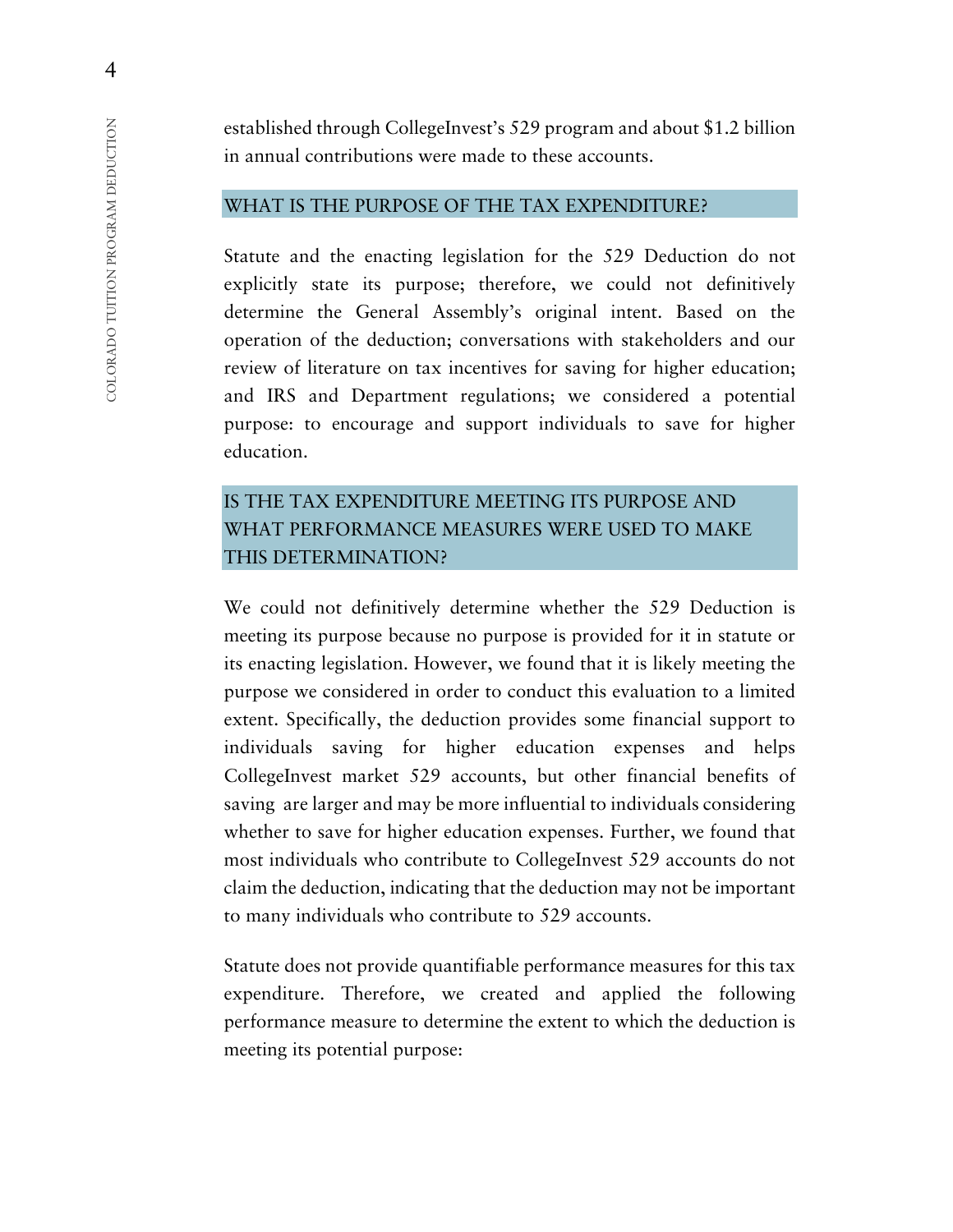PERFORMANCE MEASURE: To what extent does the 529 Deduction encourage individuals to save for higher education?

RESULT: We found that the 529 Deduction likely acts as a modest additional incentive to encourage individuals to save for higher education, but other benefits of saving may play a larger role in individuals' savings decisions. The deduction is frequently used by taxpayers, with 64,262 taxpayers claiming deductions for about \$554 million in 529 account contributions in Tax Year 2018. As discussed, the deduction generally decreases a taxpayer's Colorado taxable income by the amount they contribute to a 529 account during the year. Therefore, based on the state income tax rate of 4.55 percent in Tax Year 2021, the deduction can lower a taxpayer's tax liability by \$4.55 for every \$100 they contribute to a 529 account, assuming the taxpayer has sufficient tax liability to offset. While this provides some financial support to individuals saving for higher education and may have encouraged some individuals to save, there are several additional benefits that likely also serve as an incentive to save for higher education.

- Investment earnings—Individuals saving money for higher education have a range of options to invest their savings, including 529 accounts, which allows them to earn interest and capital gains on their contributions.
- Tax-free distributions—When taxpayers take funds out of a 529 account to pay for eligible educational expenses, they are not subject to federal or state income taxes on the account earnings that are typically owed on non-529 account investments.
- Avoidance of college loan financing costs—To the extent individuals are able to save for higher education expenses, they are able to reduce the amount of college loan debt that they or their beneficiaries will have to repay, thereby saving the interest that they would otherwise owe. Individuals utilizing other vehicles for saving, such as a regular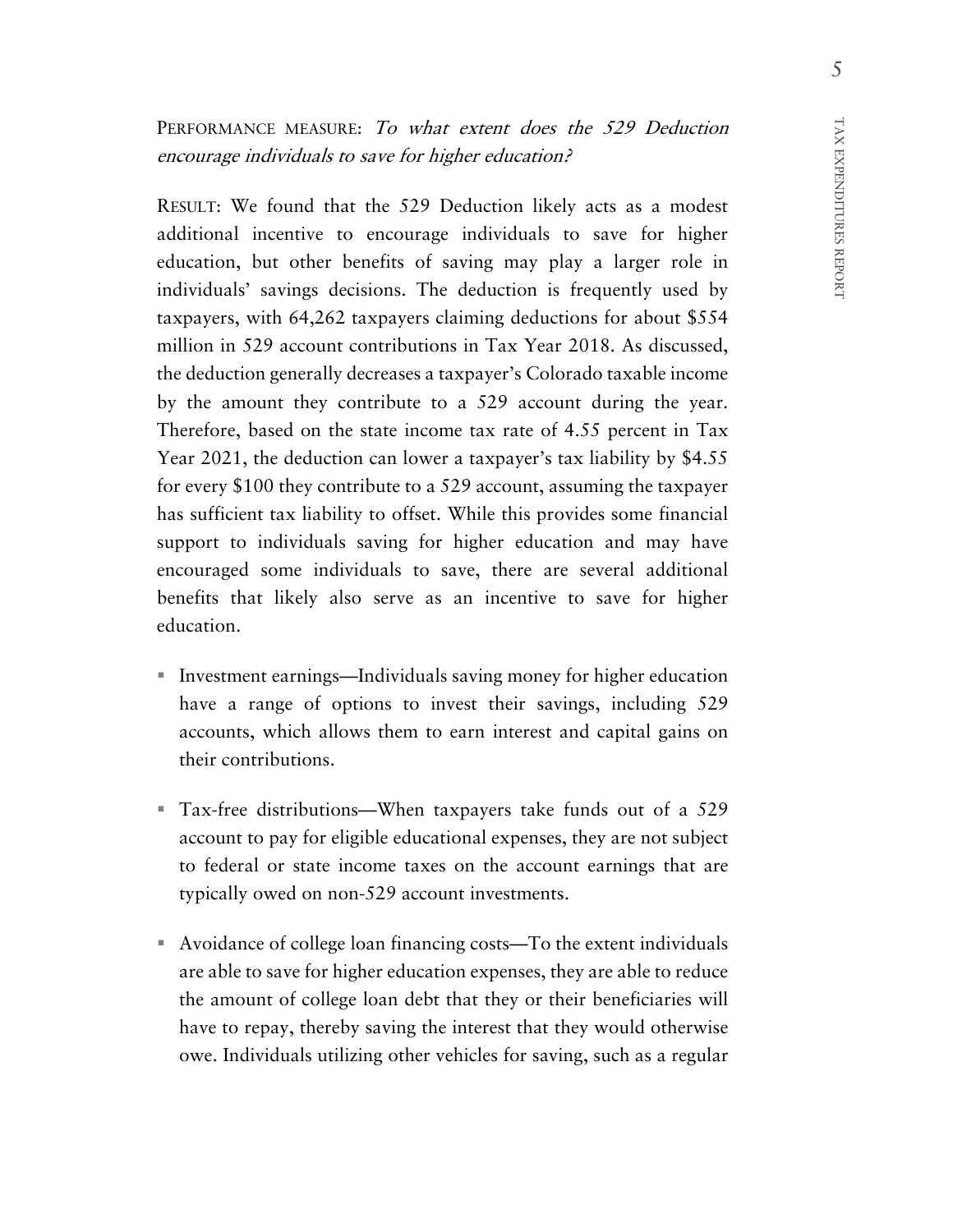savings account, benefit from finance cost savings, not just those that save within 529 accounts.

To assess the relative importance of each of these factors to taxpayers' decisions to save for higher education, we calculated the value of the deduction and the value of each of the incentives to save listed above that a hypothetical individual saving for higher education might consider. We made the following assumptions for our analysis:

- The individual saves \$100.
- The individual can earn 5 percent annually on the amount saved by investing in an interest bearing account, either using a 529 account or other investment vehicle.
- If not using a 529 account for saving, the individual would be subject to a 15 percent federal capital gains tax and 4.55 percent state income tax on any investment earnings at the time the funds are withdrawn for educational expenses.
- The individual or their beneficiary would otherwise incur student loan debt equivalent to the amount saved that would be repaid over 10 years at a 3.73 percent interest rate, which was the published rate for Federal Direct student loans as of Academic Year 2021-2022.
- To calculate the potential value of the 529 Deduction, we assumed the individual increases the amount saved in their 529 account equivalent to the \$4.55 tax benefit associated with the deduction.

To account for the time value of savings, we calculated the value provided by saving for several time intervals. We calculated these values using "net present value," which provides the current value of benefits that will be realized in future years by discounting the future benefits to account for the time value of money. For the purposes of our analysis, we used a 2 percent discount rate for our net present value calculations, to approximate the inflation rate in recent years. Exhibit 1 compares the value of the 529 Deduction to the value of other available benefits,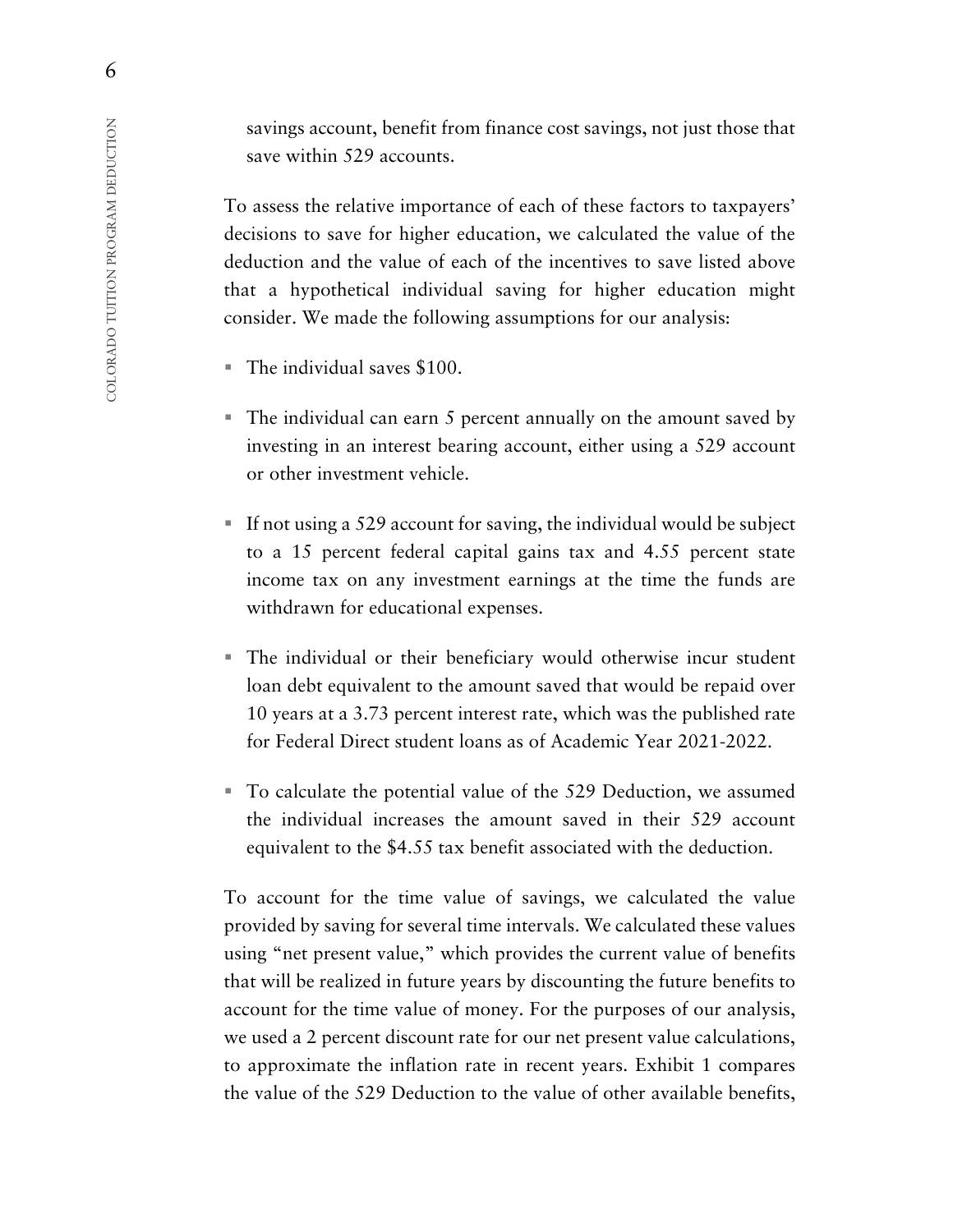which the saver could receive depending on the type of account they choose to use.

#### EXHIBIT 1. VALUE OF AVAILABLE BENEFITS FROM SAVING \$100 FOR A HYPOTHETICAL TAXAPAYER, BY NUMBER OF YEARS SAVED



SOURCE: Office of the State Auditor analysis based on the operation of the 529 Deduction.

As shown, the 529 Deduction provides a relatively small additional incentive compared to the other benefits offered by saving. For example, an individual who contributes \$100 to a 529 account that earns 5 percent interest and saves for 18 years before withdrawing it for higher education expenses would see a \$137 benefit, of which, about \$9 would come from the deduction. If the same individual saved the same amount in a non-interest bearing account, meaning that they would be ineligible for the deduction, this decision would still have a value of about \$12 based on avoiding the cost of student loan interest. However, the deduction may be a more significant incentive for individuals who plan to save for a shorter period of time since most of the other benefits of saving are relatively smaller when the funds are saved for less time. For example, the deduction makes up about 16 percent of the total value of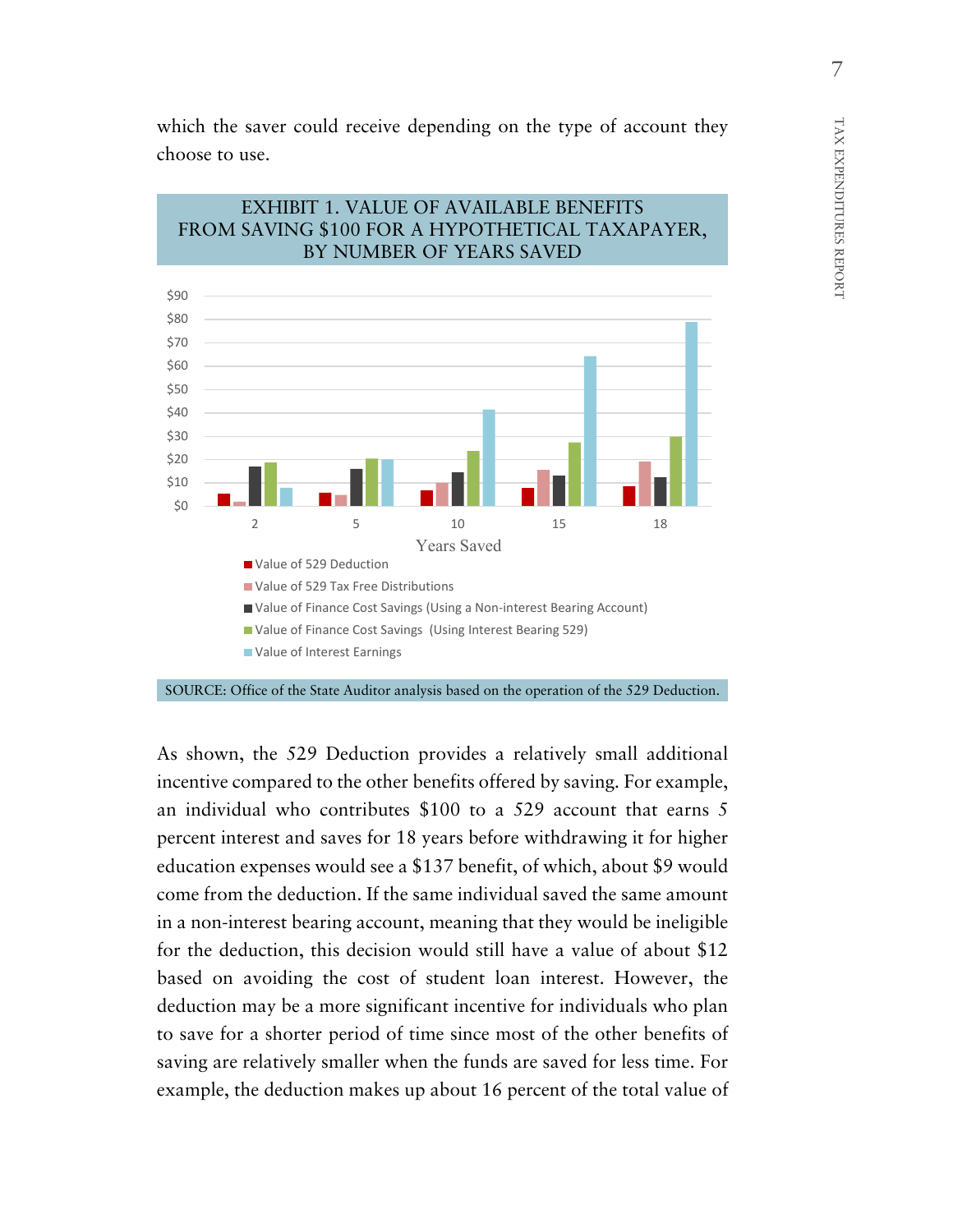saving if the funds are withdrawn after 2 years, but only about 6 percent of the value if the funds are saved for 18 years. Although the relative benefit of the deduction would vary from this example based on the specific performance of individuals' investments and tax liability, generally, for most taxpayers the other potential benefits of saving significantly outweigh the benefit provided by the deduction.

Despite its smaller monetary value compared to other benefits of saving, the 529 Deduction may be more effective, for every dollar benefit received, at encouraging individuals to save than the other incentives in our analysis. Based on our review of economic research, tax benefits that are available to taxpayers sooner generally have a stronger impact on taxpayer decision-making than benefits that are not realized for several years. Additionally, benefits that are more certain tend to be more influential. CollegeInvest also reported that the deduction is a helpful marketing tool that it has found to be influential in its efforts to encourage individuals to save for higher education. According to its marketing survey, 93 percent of individuals indicated that the deduction was very important in their decision to open a 529 account with CollegeInvest. Therefore, the deduction may be more influential to taxpayers, relative to its monetary value, than other benefits because it provides a benefit in the same tax year that the money is saved and its value is relatively easy for taxpayers to determine.

In comparison, other benefits of saving may not be realized for years or decades after the money is saved. Further, the amount of some of the benefits may be less certain and more difficult for taxpayers to determine and consider in their decision-making. In particular, earnings received by investing the funds saved in the 529 account are uncertain because they are subject to the performance of the investments, with a risk of the investments losing value.

Additionally, we found that 529 account contributors did not claim a deduction for a substantial portion of their contributions, indicating that the 529 Deduction is likely not providing any additional incentive for some contributors. Specifically, there were about \$988 million in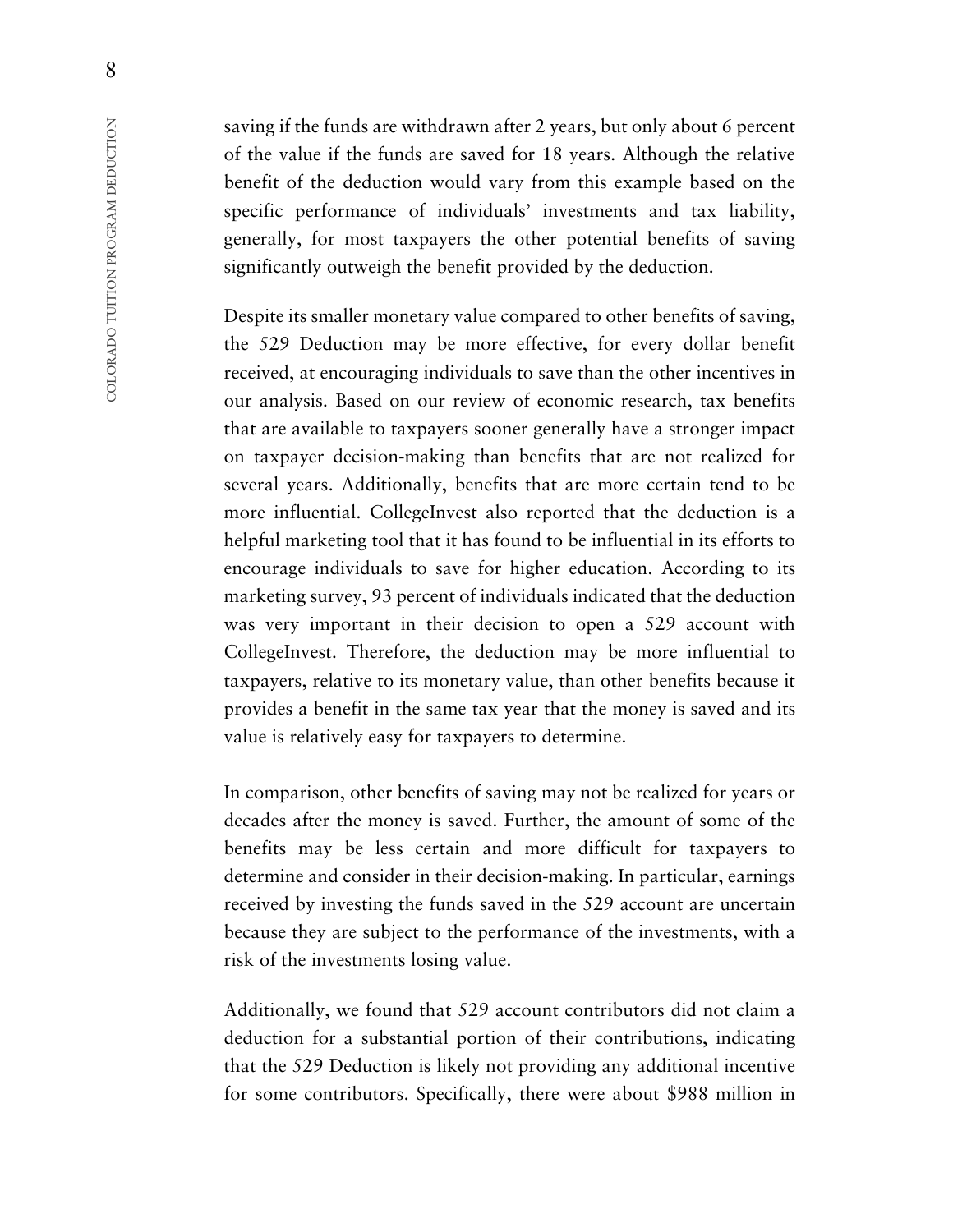contributions made to CollegeInvest 529 accounts in Fiscal Year 2018, but taxpayers only claimed the deduction for \$554 million in Tax Year 2018, about 56 percent, of the total contributions. It is likely that some of the contributors were not able to use the deduction because they are residents of other states. For example, CollegeInvest reported that about 9 percent of account owners were out-of-state, which would likely make them unable to use the deduction unless they file income taxes in Colorado. In addition, some non-account holders who contributed to 529 accounts were also likely non-residents, though we lacked data necessary to determine the location of these individuals. It is also possible that some contributors lacked sufficient taxable income to use the deduction, which could be the case for contributors with lowerincomes. Other contributors may not have been aware of the deduction, or may have been aware of it at the time of their contribution but later forgot to claim it, although we could not quantify the extent to which

# WHAT ARE THE ECONOMIC COSTS AND BENEFITS OF THE TAX EXPENDITURE?

this occurred.

Based on our review of Department data, we found that 64,262 taxpayers claimed the 529 Deduction in Tax Year 2018, resulting in about \$25.7 million in foregone revenue to the State and an average benefit of about \$400 per taxpayer. Additionally, we found that taxpayers with higher incomes, who likely have more income available for saving, tend to contribute more and receive a larger tax benefit from the exemption than those with lower incomes. Specifically, taxpayers with annual incomes at or above \$200,000, claimed about 58 percent of the total tax benefit of the deduction, nearly \$15 million, while making up about 31 percent of claimants. In contrast, taxpayers with incomes below \$50,000 claimed about 5 percent of the benefits, about \$1.3 million, and made up about 11 percent of all claimants. EXHIBIT 2 provides the total amount deducted in Tax Year 2018, by income level.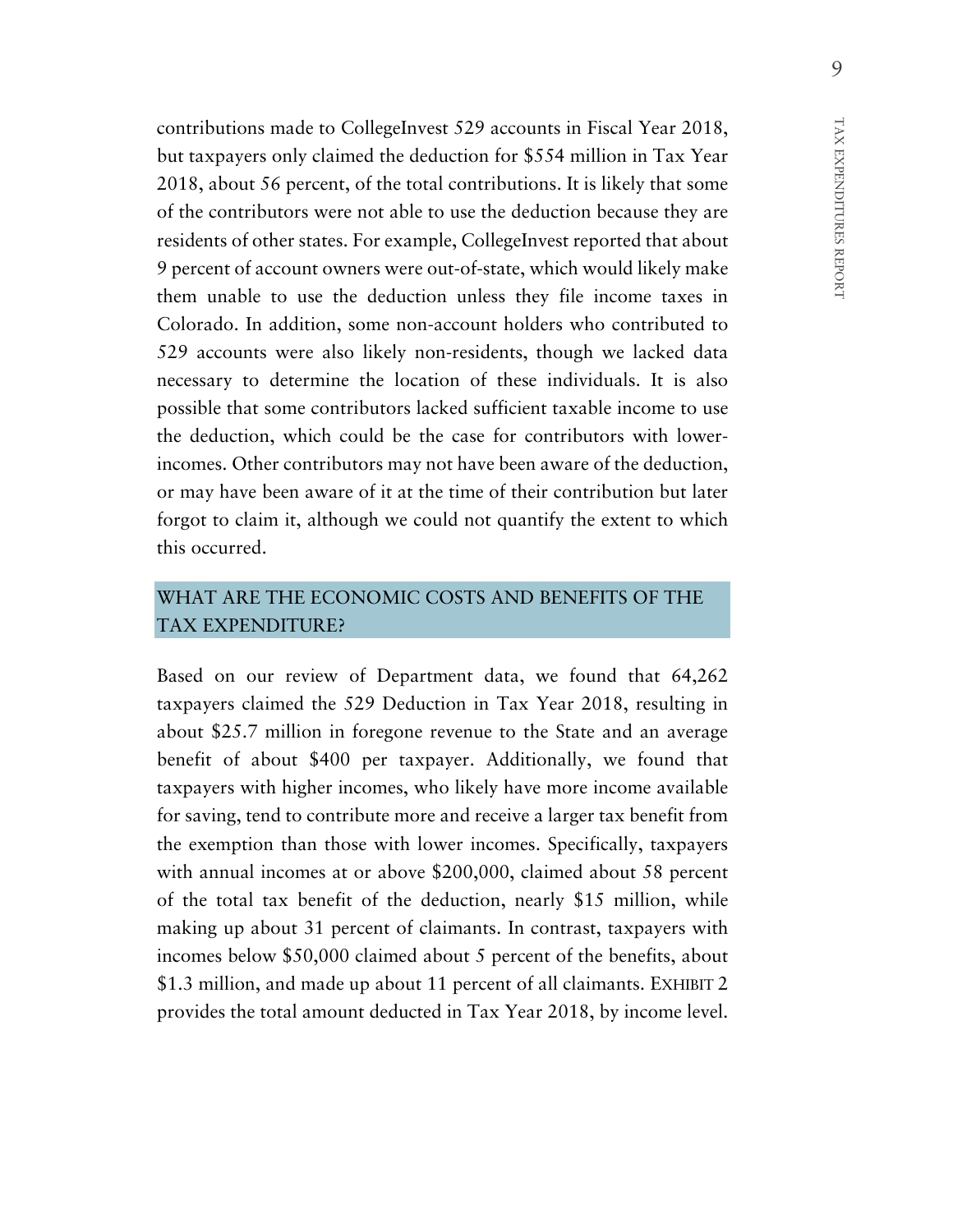

EXHIBIT 2. TOTAL AMOUNT DEDUCTED

SOURCE: Office of the State Auditor's analysis of Department of Revenue data. 1Excludes claimants with negative federal taxable income.

Similarly, taxpayers with higher incomes tended to claim much larger average annual deductions. Specifically, those earning over \$500,000 (roughly the top 1 percent of earners in Colorado) claimed an average deduction amount of about \$30,000. In comparison, taxpayers who had less than \$50,000 in federal taxable income deducted on average about \$3,700. EXHIBIT 3 shows the average 529 deduction by income level.

10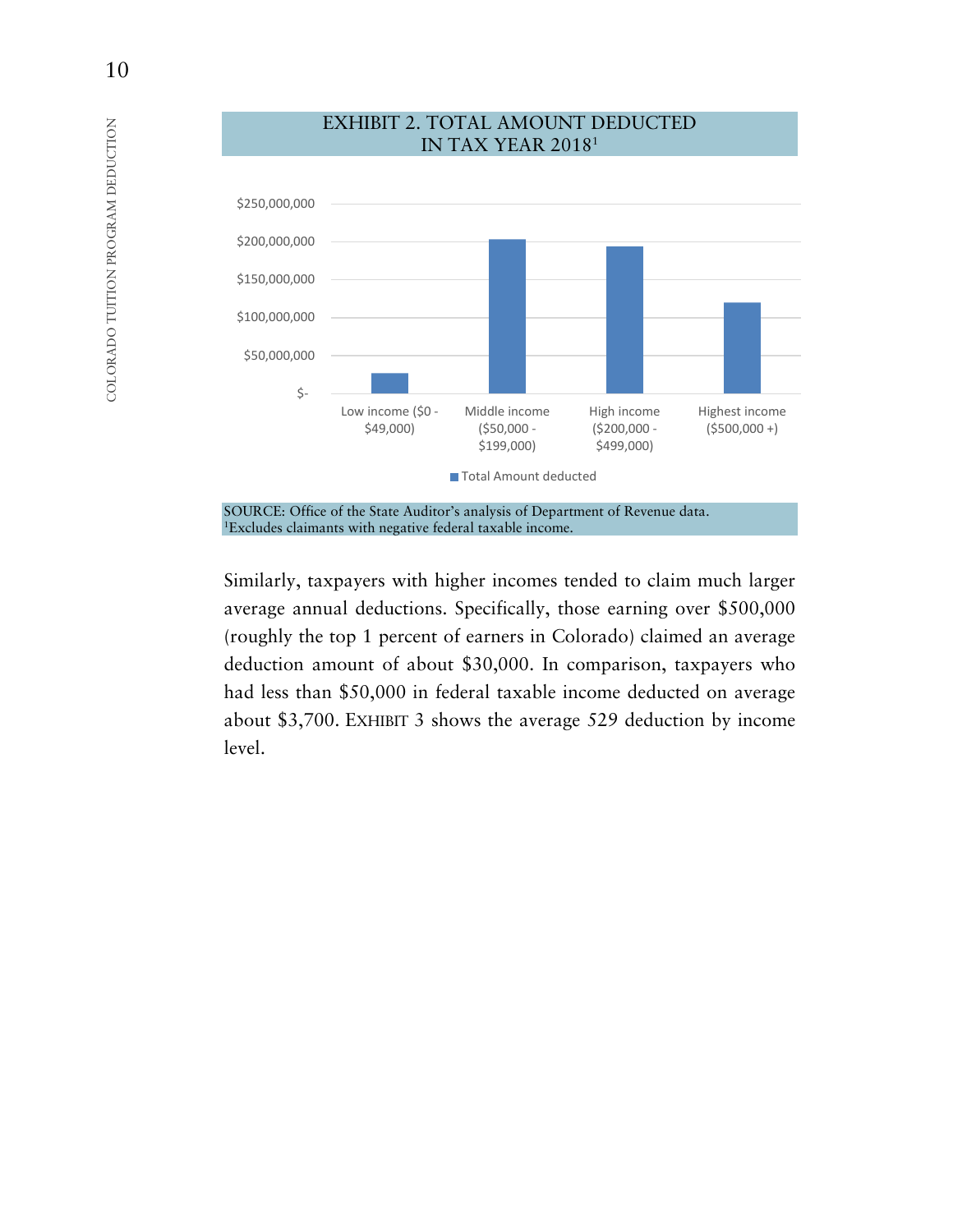

#### EXHIBIT 3. AVERAGE DEDUCTION AMOUNTS BASED ON INCOME LEVELS IN TAX YEAR 2018

As shown, taxpayers with higher incomes tended to contribute more to their 529 accounts and claimed larger average deductions. However, due to the cap introduced in House Bill 21-1311, going forward, some taxpayers' deductions will be limited and the 529 Deduction's revenue impact to the State will likely decrease beginning in Tax Year 2022. As discussed, starting in Tax Year 2022, single-filer taxpayers will be limited to deducting \$20,000 and joint-filers will be limited to deducting \$30,000 annually per taxpayer, per beneficiary. Based on data provided by the Department, we estimate that in Tax Year 2018 about 3,700 taxpayers deducted amounts greater than the cap that will go into effect in Tax Year 2022, which resulted in about \$5.3 million in forgone state revenue in Tax Year 2018. Of the 3,700 joint and single filers that deducted amounts greater than the cap, about 2,600 taxpayers had a federal taxable income of \$200,000 or more. If the number of claimants and their contributions remain the same, the State would see a corresponding reduction in the amount of foregone state revenue due to the 529 Deduction as a result of the cap.

SOURCE: Office of the State Auditor's analysis of Department of Revenue data.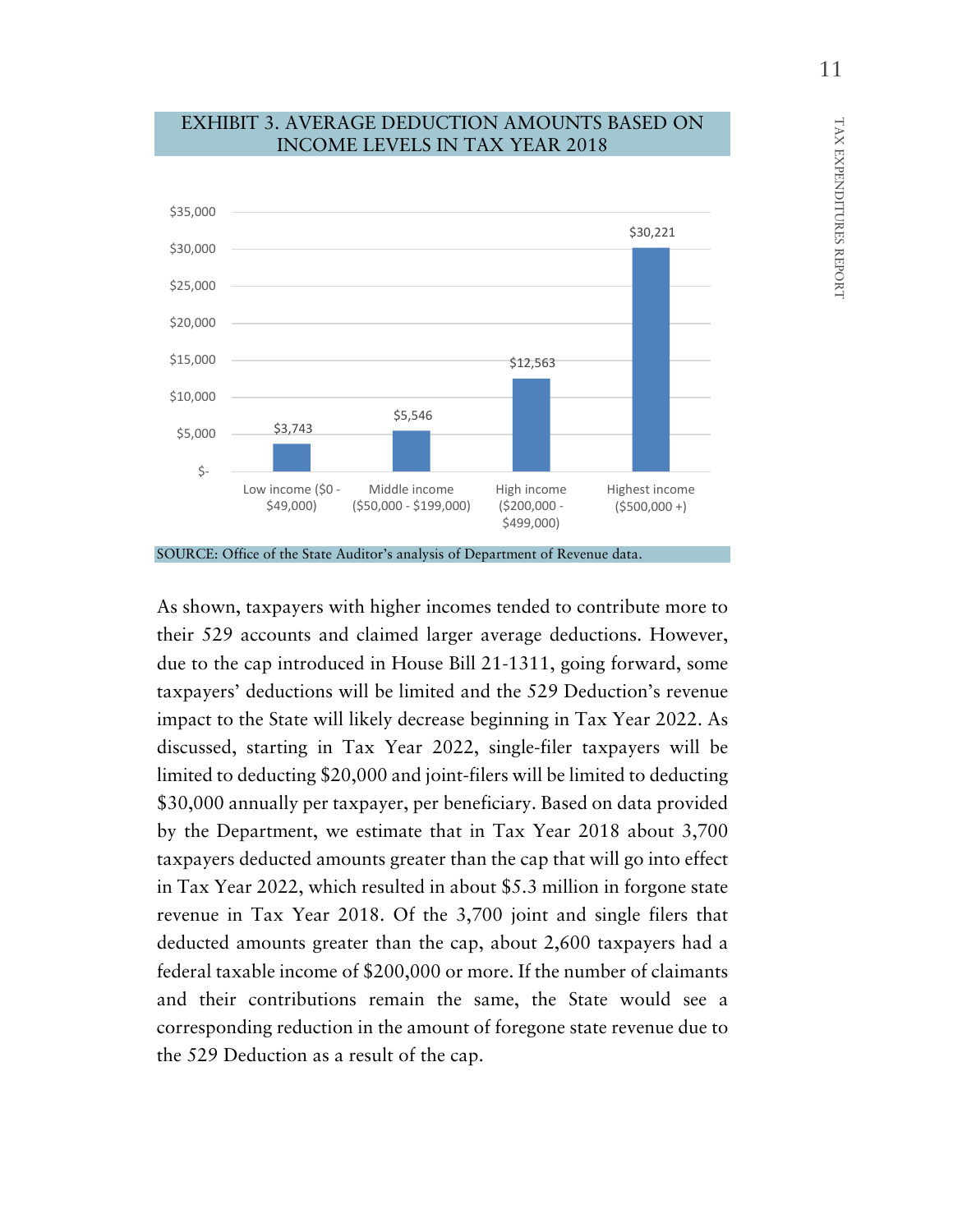In addition, we found that although the deduction may help offset the cost of college for beneficiaries, this benefit is relatively small in comparison to the typical cost of higher education. Specifically, based on school tuition, room, and board data for Academic Year 2017-2018 from the National Center for Education Statistics, we estimated the average cost of attending an in-state public college in Colorado for 4 years starting in Academic Year 2017-2018 would cost about \$94,000. After adjusting for annual tuition inflation of 6 percent, we estimated the cost of the same hypothetical college in Colorado would cost nearly \$270,000 for 4 years starting in Academic Year 2036-2037. In comparison, if taxpayers received an annual tax benefit from the deduction of about \$400 per year, the average tax benefit of the deduction in Tax Year 2018, through 18 years of saving, they would receive a total benefit of \$7,200 or about 3 percent of the total cost of 4 years of tuition, room, and board at an in-state college starting in Academic Year 2036-2037. Further, it is likely that many individuals do not save for 18 years and do not save an additional amount equivalent to the tax benefit they receive from the deduction, so this example likely overstates the typical benefit it provides.

# WHAT IMPACT WOULD ELIMINATING THE TAX EXPENDITURE HAVE ON BENEFICIARIES?

If the 529 Deduction was eliminated, individuals contributing to 529 accounts that previously claimed the deduction would experience an annual increase of about \$400 in their tax liabilities, based on the average amount deducted by taxpayers in Tax Year 2018. For a taxpayer claiming the average deduction amount over 18 years, eliminating the deduction would result in about \$7,200 in lost tax savings. While taxpayers would still be able to receive the exemption from federal and state income taxes on interest earned on contributions, repealing the deduction could result in taxpayers deciding not to save, making fewer contributions to CollegeInvest 529 accounts, or utilizing other saving vehicles. Collectively, this could reduce the number of individuals and families saving for higher education in Colorado, though we could not quantify this potential impact.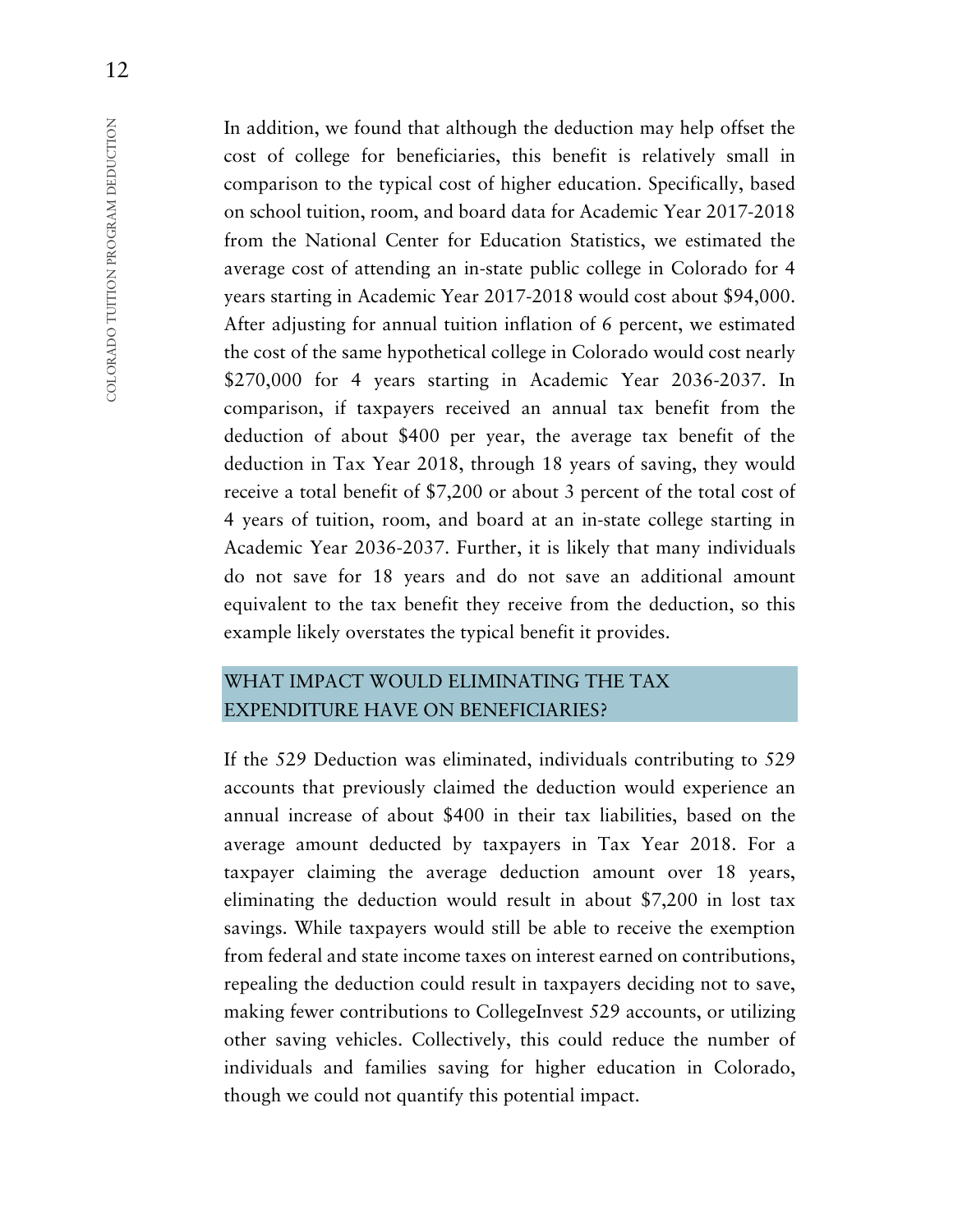Although the 529 Deduction provides a smaller financial benefit than other benefits of saving, it may act as a stronger incentive for Colorado residents to establish a 529 account through CollegeInvest, an incentive that would no longer exist if the deduction was eliminated. In a 2015 customer survey conducted by CollegeInvest, about 75 percent of 529 account holders said that if the 529 Deduction were eliminated, they would "investigate other options" to save for higher education and 63 percent indicated they would "likely close their CollegeInvest accounts." Although other states' 529 accounts offer benefits similar to those offered by CollegeInvest, without the 529 Deduction, Colorado residents would no longer have the additional incentive to save through CollegeInvest. Therefore, eliminating the deduction could have a negative impact on CollegeInvest.

#### ARE THERE SIMILAR TAX EXPENDITURES IN OTHER STATES?

There are 49 states plus the District of Columbia that provide a 529 education savings plan, the exception being Wyoming, which partners with Colorado to offer 529 accounts to its residents. However, only 42 other states and the District of Columbia have an income tax and can therefore offer an income tax deduction. Of these states, 31 states and the District of Columbia provide a deduction for contributions made to 529 accounts, and three states provide a credit for contributions. Specifically, we found the following:

STATES WITH DEDUCTION CAPS AND CARRYFORWARDS—Of the 31 other states that offer a deduction, 28 states limit their deductions with a cap. States that cap the deduction amount typically cap the amount that can be deducted on a per-taxpayer, per-beneficiary, or a per-taxpayer/perbeneficiary basis. Per-taxpayer deduction caps limit the amount that can be deducted from a taxpayer's taxable income by the total amount contributed by the taxpayer to one or more 529 accounts. On the other hand, per-taxpayer/per-beneficiary caps limit the amount that can be deducted by the amount a taxpayer contributes to only one single 529 account, meaning the taxpayer can deduct contribution amounts up to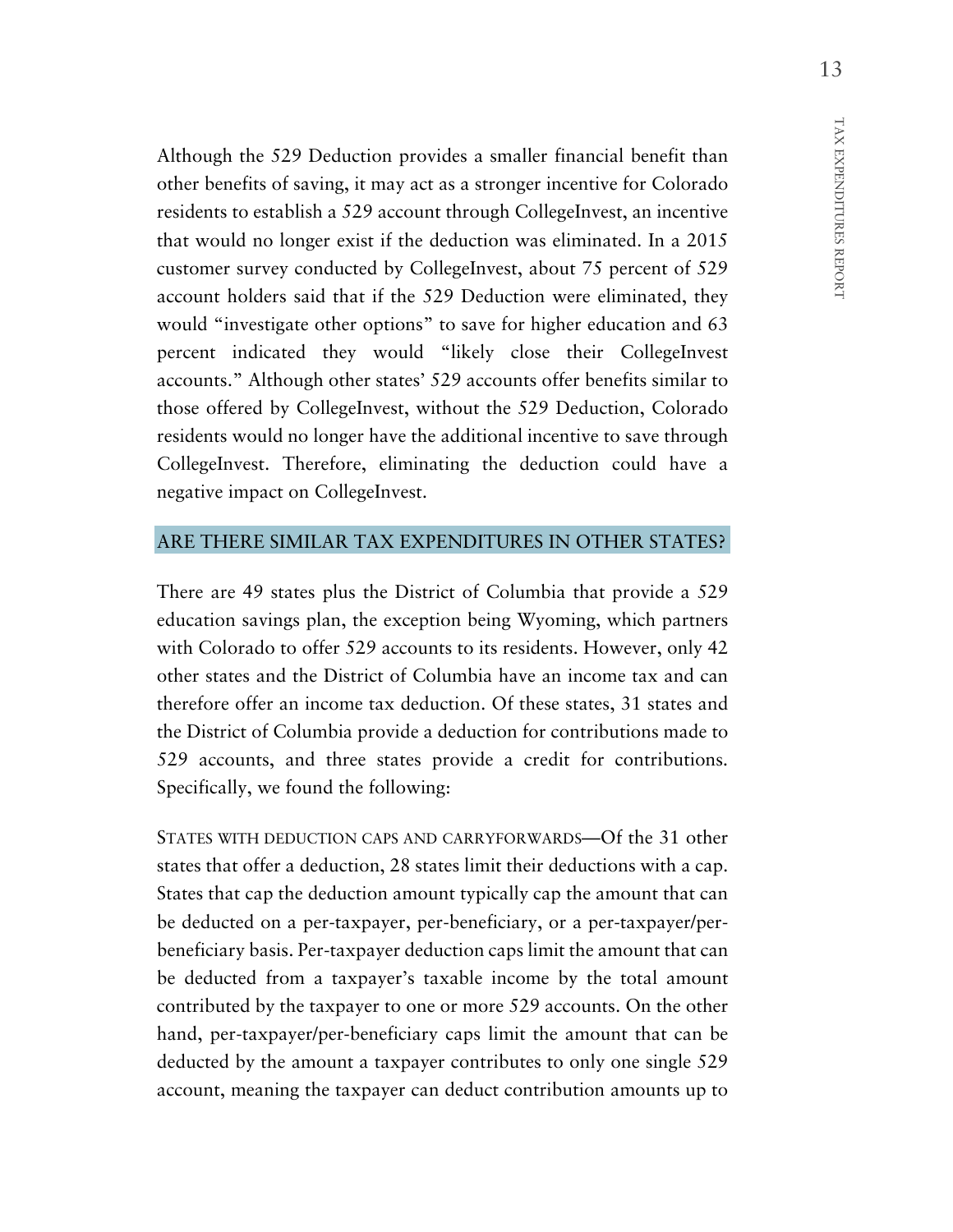the cap for every beneficiary's account they contribute to. For example, Colorado's cap allows joint filers to deduct up to \$30,000 from their taxable income for each account they contribute to and, therefore, could deduct \$90,000 if they made \$30,000 in contributions to three different accounts. In contrast to Colorado, most states either limit deduction amounts based on total contributions made by the taxpayer or contributions made to a single beneficiary account. Moreover, Colorado has the highest cap, followed by Pennsylvania's per beneficiary cap of \$15,000 for single filers and \$30,000 for joint filers. Illinois, Mississippi, and Oklahoma limit their deduction with a per taxpayer cap of \$10,000 for single filers and \$20,000 for joint filers. The average cap among states that limit deduction amounts is \$4,974 for single and \$8,596 for joint filers. Finally, 11 of the 28 states that have instituted caps allow unused deduction amounts to be carried forward to future tax years. Seven states limit the carryforward period to between 4 and 10 years while the remaining 4 states do not limit the number of years the deduction can be carried forward.

STATES WITH CREDITS FOR CONTRIBUTIONS TO 529 ACCOUNTS—Three states provide credits for contributions made to 529 accounts, as follows:

- Indiana provides a credit of 20 percent of contributions up to  $$1,000$ annually.
- Utah provides a credit for 4.95 percent of contributions up to \$2,070 for single and \$4,140 for joint beneficiaries, with a max credit amount of \$102 for single filers and \$205 for joint filers.
- Vermont provides a credit for 10 percent of the first \$2,500 in contributions for single filers and \$5,000 for joint filers, with a max credit amount of \$250 per taxpayer, per beneficiary.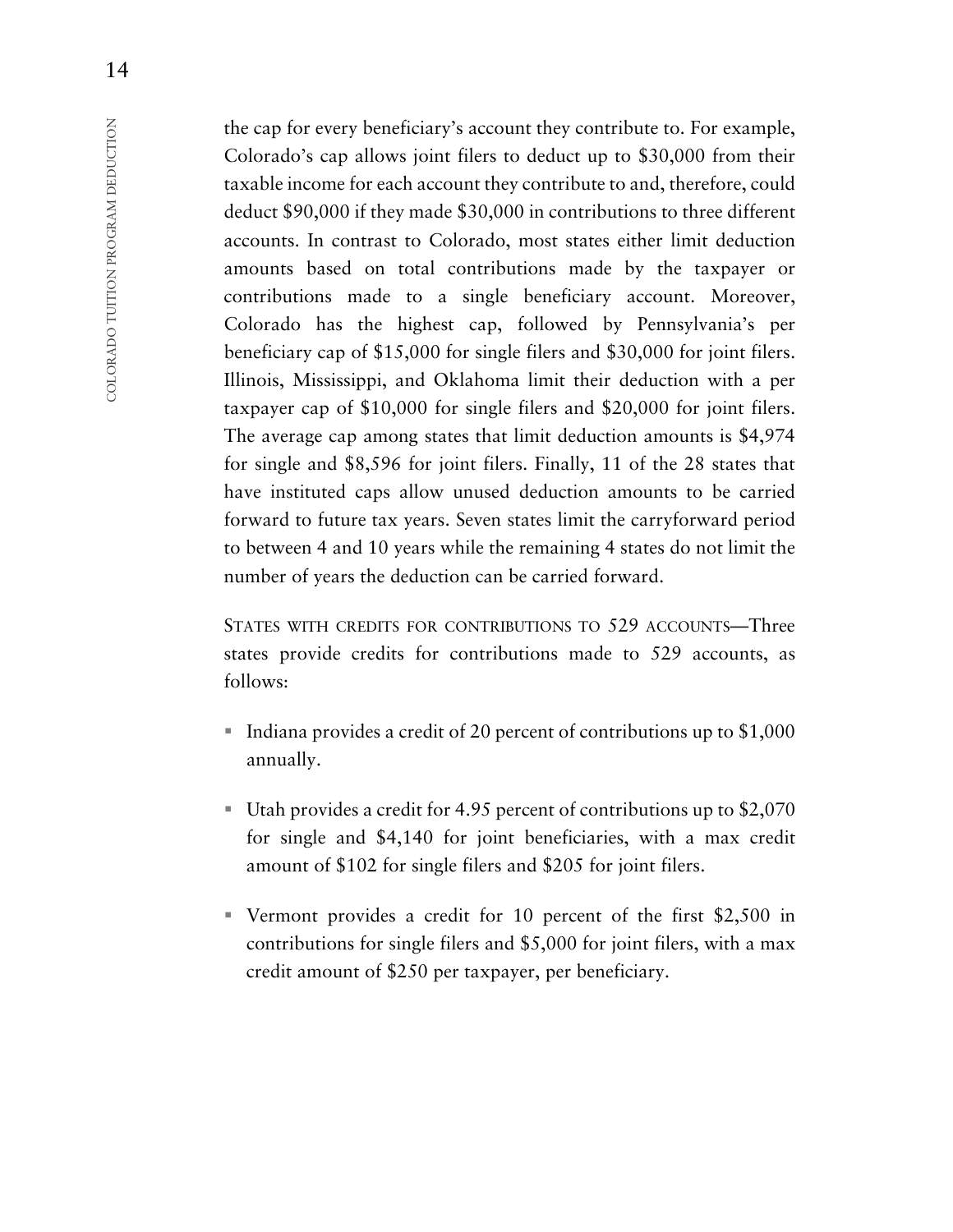# ARE THERE OTHER TAX EXPENDITURES OR PROGRAMS WITH A SIMILAR PURPOSE AVAILABLE IN THE STATE?

We identified the following tax expenditures and programs designed to encourage individuals to save for higher education:

INCOME TAX CREDIT FOR EMPLOYER 529 CONTRIBUTIONS [Section 39- 22-539, C.R.S.]—This provision allows Colorado employers who make contributions to a qualified tuition plan owned by an employee to take a credit against their Colorado state income tax liability equal to 20 percent of the total contributions made, up to \$500 per employee who receives a contribution. We conducted an evaluation of the Income Tax Credit for Employer 529 Contributions, which can be found in the Office of the State Auditor 2020 Tax Expenditures Compilation Report.

ACHIEVING A BETTER LIFE EXPERIENCE (ABLE)—This program offers tax-advantaged savings plans for people living with disabilities. Eligible individuals and families can save up to \$100,000 through Colorado ABLE saving accounts without affecting other public assistance provided to disabled persons. The earnings gained in Colorado ABLE accounts are considered nontaxable income on federal tax returns when spent on qualified expenses such as education; housing; transportation; employment training and support; personal support services; health care; and expenses that improve health, independence, and quality of life.

MATCHING GRANT PROGRAM—This program was created in 2004 and helps low to middle income families save for higher education expenses by matching up to \$1,000 of eligible Colorado residents' contributions to a 529 savings account each year for up to 5 years. Applicants must have income at or below 600 percent of the federal poverty level, which is equivalent to a family of four with a combined annual income of \$159,000 and below. Additionally, applicants must be Colorado residents and first apply when the beneficiary is younger than 9 years old, and the beneficiary must be claimed as a dependent. Over the last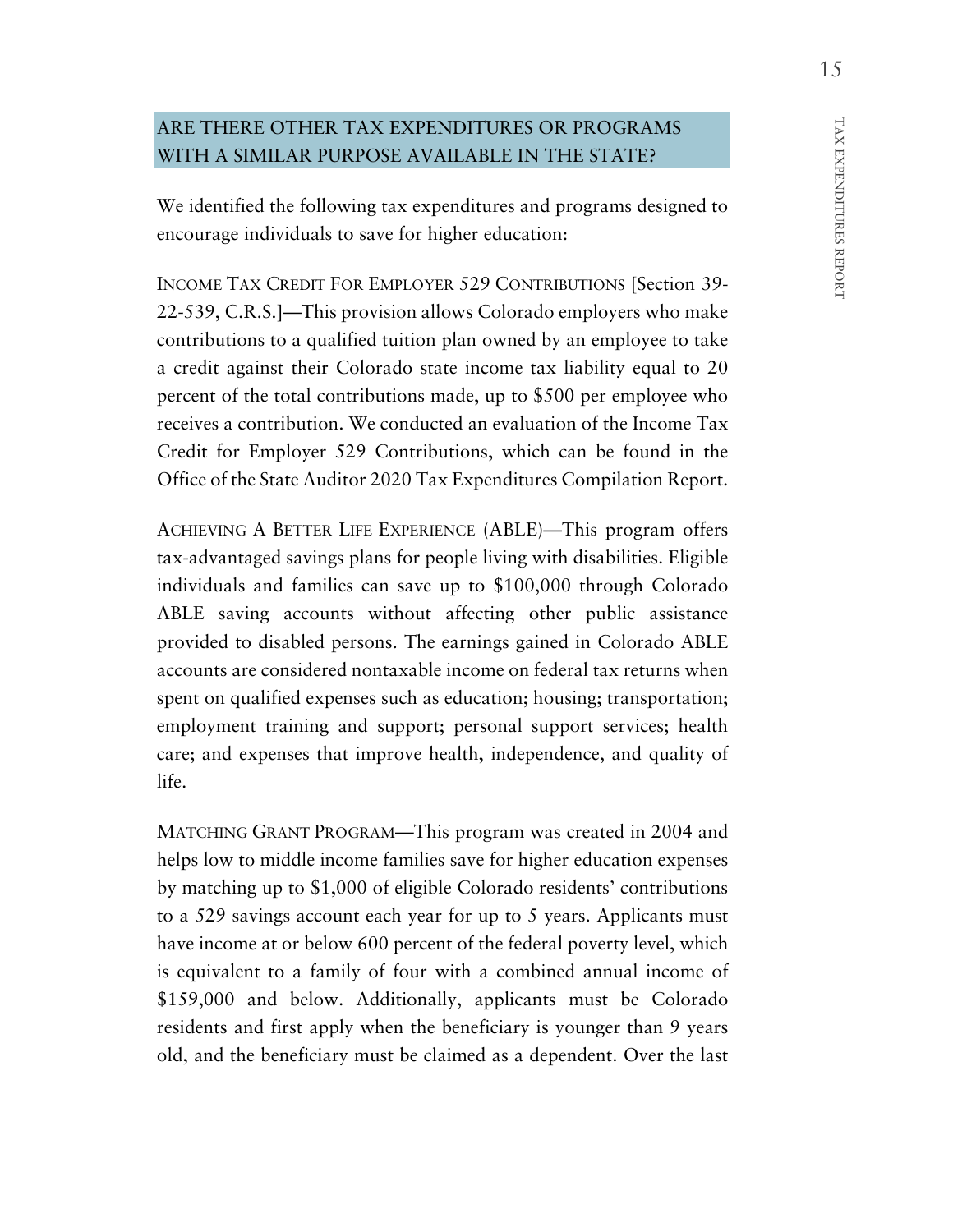5 years, CollegeInvest matched 4,057 families' contributions resulting in nearly \$1.8 million in grants and about \$445 in grants per family.

FIRST STEP PROGRAM—Created by House Bill 19-1280 in 2019, this program provides every child born or adopted in Colorado on or after January 1, 2020, a \$100 contribution towards their CollegeInvest 529 savings account once the parent or legal guardian opens an account naming the child as the beneficiary and applies for the program prior to the child turning 5 years old. Children are eligible for the \$100 contribution if they are a U.S. citizen or resident alien with a social security number or federal tax identification number. CollegeInvest has provided \$13,530 in total contributions to 1,353 families since the program started.

# WHAT DATA CONSTRAINTS IMPACTED OUR ABILITY TO EVALUATE THE TAX EXPENDITURE?

CollegeInvest could not provide location information on non-account holders who contributed to 529 accounts. As a result of this data constraint, we could not assess how many 529 account contributors were likely ineligible for the deduction because they reside outside of Colorado.

# WHAT POLICY CONSIDERATIONS DID THE EVALUATION IDENTIFY?

THE GENERAL ASSEMBLY MAY WANT TO CONSIDER AMENDING STATUTE TO ESTABLISH A STATUTORY PURPOSE AND PERFORMANCE MEASURES FOR THE 529 DEDUCTION. Statute and the enacting legislation for the deduction do not state its purpose or provide performance measures for evaluating its effectiveness. Therefore, for the purposes of our evaluation, we considered a potential purpose for the deduction: to encourage and support individuals to save for higher education. We identified this purpose based on the operation of the deduction, conversations with stakeholders, research on the topic, and Department regulations. We also developed a performance measure to assess the extent to which the deduction is meeting this potential purpose.

16